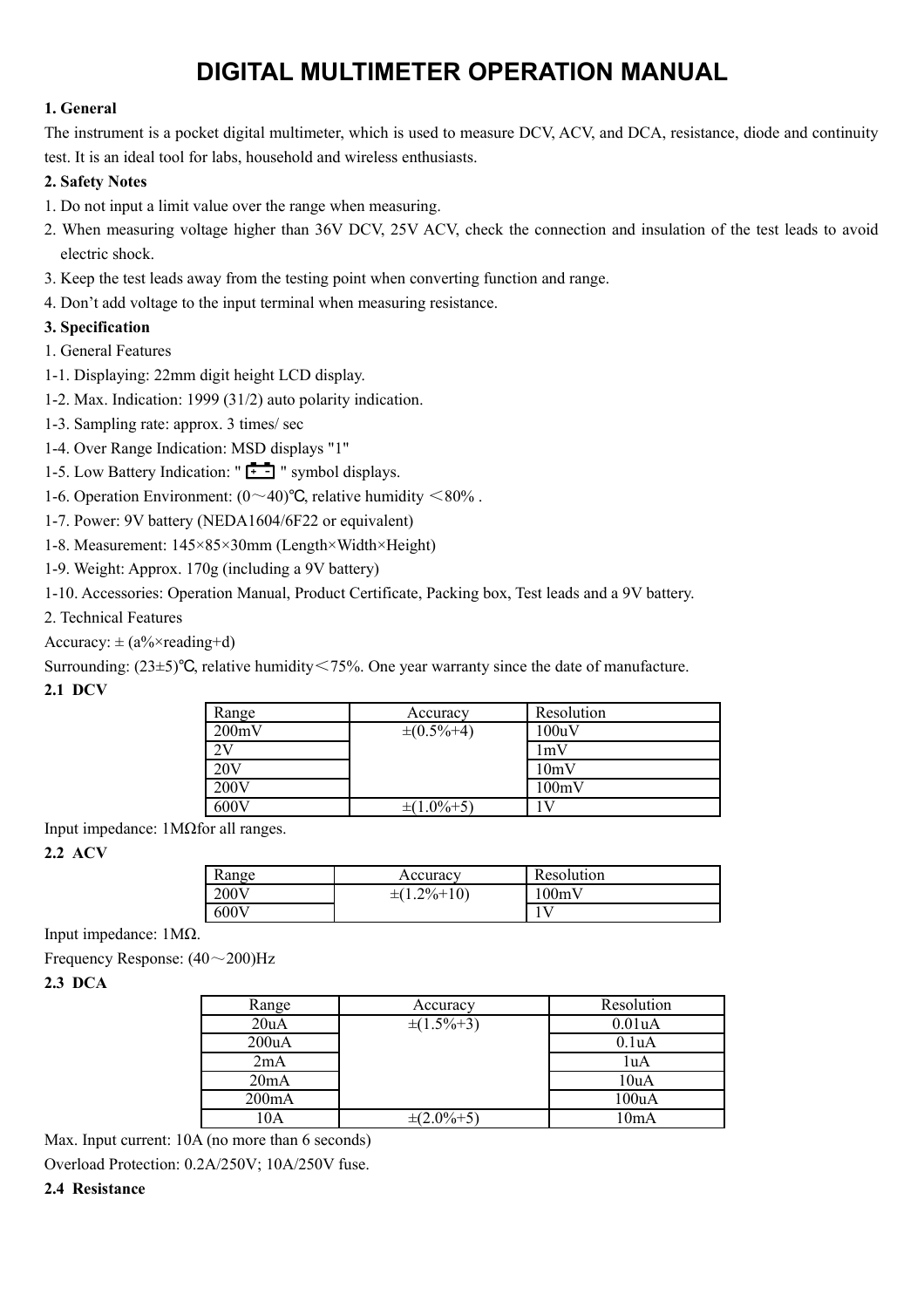| Range        | Accuracy          | Resolution  |
|--------------|-------------------|-------------|
| $200\Omega$  | $\pm (0.8\% + 5)$ | $0.1\Omega$ |
| $2k\Omega$   |                   | 1Ω          |
| $20k\Omega$  | $\pm (0.8\% + 3)$ | $10\Omega$  |
| $200k\Omega$ |                   | $100\Omega$ |
| $20M\Omega$  | $(1.0\% + 15)$    | $0k\Omega$  |

#### Overload Protection: 250V DC/AC peak value

- **Note:** At range 200Ω, first short-circuit the meter pens to measure the wire resistance. Then subtract it from the real measurement.
- **2.5 Diode and continuity test**

| Range | Display                                                                      | <b>Testing Condition</b>      |
|-------|------------------------------------------------------------------------------|-------------------------------|
|       | Forward voltage drop of diode                                                | Forward DCA is approx. 1mA,   |
|       |                                                                              | Backward voltage is apporx.3V |
| o)))  | Buzzer makes a long sound while resistance is<br>less than $(70\pm20)\Omega$ | Open voltage is approx.3V     |

Overload Protection: 250V DC/AC peak value

### **2.6 DC Voltage Measurement**

- 1. Apply the black test lead to "COM" terminal and the red test lead to "V/Ω" terminal.
- 2. Set the knob to a proper DCV range, and connect the test leads crossly to the electric circuit under test. LCD displays polarity and voltage under test connected by the red test lead.

## **Note**:

- 1. Firstly, the knob should be set to the highest range if users have no idea about the range of voltage under test. Then select the proper range based on display value.
- 2. If MSD displays "1", it means the meter is over range. Please set the knob to a higher range.
- 3. Do not attempt to input voltage over 600V. Otherwise, it may damage the circuit of the meter.
- 4. Avoid touching high voltage circuit when measuring it.

### **2.7 AC Voltage Measurement**

- 1. Apply the black test lead to "COM" terminal and the red test lead to "V/Ω" terminal.
- 2. Set the knob to a proper ACV range, and connect the test leads crossly to the electric circuit under test.

## **Note**:

- 1. Firstly, the knob should be set to the highest range if users have no idea about the range of voltage under test. Then select the proper range based on display value.
- 2. If MSD displays "1", it means the meter is over range. Please set the knob to a higher range.
- 3. Do not attempt to input voltage over 600Vrms. Otherwise, it may damage the circuit of the meter.
- 4. Avoid touching high voltage circuit when measuring it.

### **2.8 DC Current Measurement**

- 1. Apply the black test lead to "COM" terminal and the red test lead to "V/Ω" terminal (max. 200mA), or put the red test lead to "10A" terminal (max. 10A).
- 2. Set the knob to a proper DCA range, and connect the test leads in series to the electric circuit under test. LCD displays polarity and current value under test connected by the red test lead.

### **Note**:

- 1. Firstly, the knob should be set to the highest range if users have no idea about the range of voltage under test. Then select the proper range based on display value.
- 2. If MSD displays "1", it means the meter is over range. Please set the knob to a higher range.
- 3. The max input current is 200mA or 10A (depends on the insert position of the red meter pen). Excessive current will melt the fuse. When measuring, if the meter has no reading display, please check relevant fuse.

### **2.9 Resistance Measurement**

1. Apply the black test lead to "COM" terminal and the red test lead to "V/Ω" terminal.